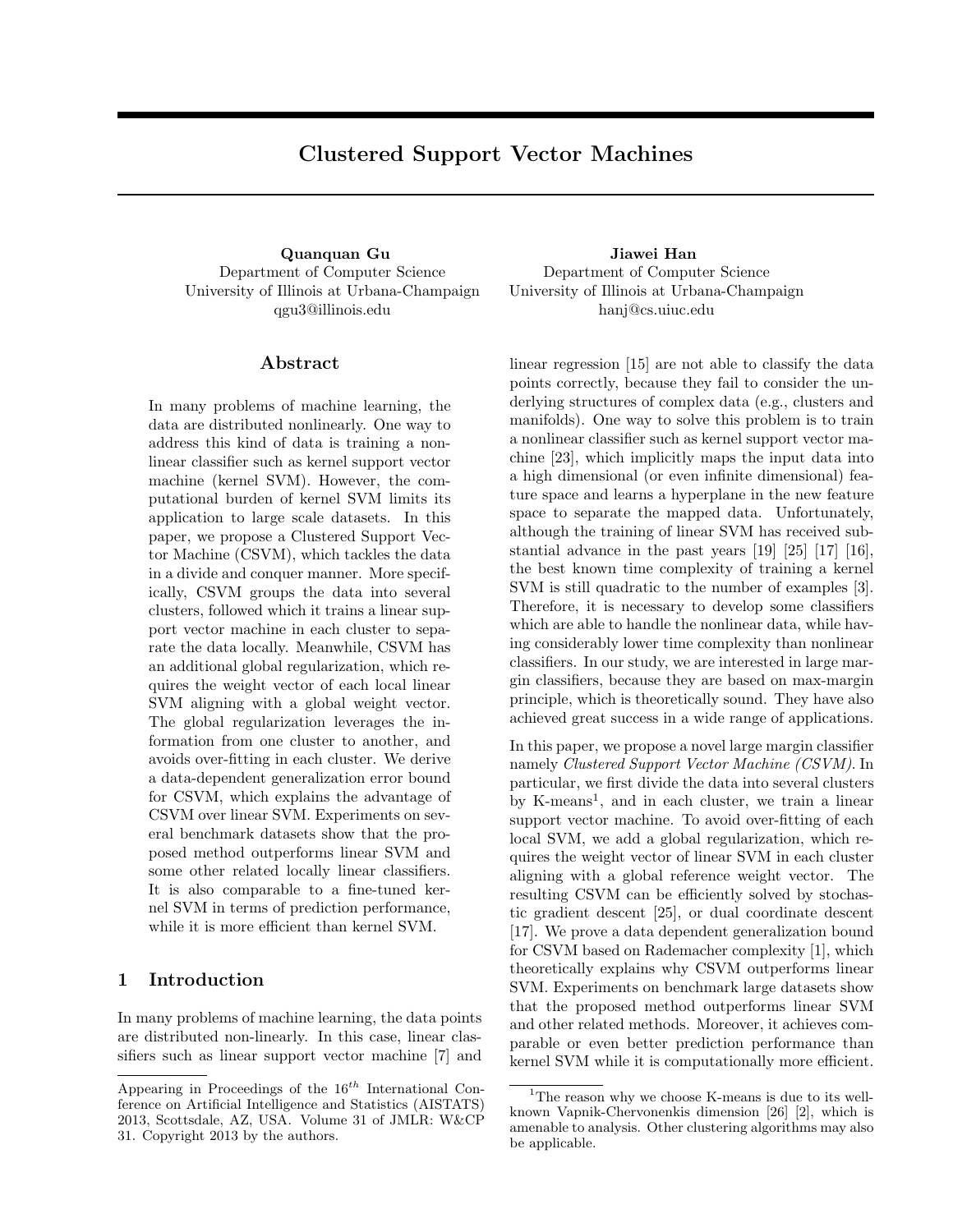It is worth noting that although we focus on large margin classifiers in this paper, the techniques developed here can be applied to other linear classifiers such as ridge regression and lasso [15] very straightforwardly.

The remainder of this paper is organized as follows. In Section 2, we briefly review some related work. In Section 3, we present clustered support vector machine, followed which we prove its generalization error bound. The experiments are demonstrated in Section 4. Finally, we draw conclusions and point out the future work in Section 5.

# **2 Related Work**

There are quite a few existing studies which attempted to achieve the goal mentioned before from different perspectives.

The first way to handle the nonlinear data is local learning [4]. The basic idea of local learning is: given a testing example, we select a few training examples located in the vicinity of the testing example, and train a classifier with only those selected training examples, then apply this classifier to the testing example. Following this idea, there are several works with different heuristics, e.g., SVM-KNN [29] and fast local kernel machine (FaLKM) [24], etc. The disadvantage of local learning-based methods is their nature of lazy learning, which is inefficient during the testing phase, because they need to perform nearest neighbor searching and classifier training for every testing examples.

The second idea which has been widely explored is using a divide-and-conquer strategy, which is similar in spirit to the mixture of experts framework [18]. Typically, the input space is partitioned into disjoint clusters, followed which a local classifier is trained on examples falling in each cluster. This process is often repeated in the manner of expectation maximization (EM) [9]. Representative methods belonging to this family include [6] [30] [13] [8], to mention a few. The main disadvantage of mixture of experts-based methods is that they are prone to local minima, which makes model selection a nontrivial task. The proposed method in the present paper shares similar flavor with this family of methods. However, instead of performing clustering and training SVMs in an iterative way, we only perform it once in a global regularization way, which turns out to be very effective and efficient. We notice that there exist several studies [14] [22] which share similar spirit with ours, i.e., using global regularization (or ensemble) for a set of linear/nonlinear classifiers. However, they do not provide any non-trivial theoretical analysis.

Recently, there is a new family of methods which stems

from the theory of locally linear approximation of nonlinear functions. The pioneering work is local coordinate coding (LCC) [28], which presented a principled coding algorithm with theoretically guarantee on the quality of the approximation. Based on local coordinate coding, [20] proposed a locally linear SVM (LLSVM), which approximates a nonlinear classifier by a set of linear classifiers associated with each anchor point in a dictionary. According to our empirical study, the main advantage of LLSVM is its superior prediction performance rather than its efficiency.

# **3 Clustered Support Vector Machine**

In this section, we present clustered support vector machine, and analyze it theoretically. Throughout this paper, we consistently use lower case letters (e.g., *w*) to denote scalars, lower case bold letters to denote vectors (e.g., **w**), upper case letters to denote the elements of a matrix (e.g., *W*), and bold-face upper case letters to denote matrices **W**. **1** is a vector of all ones with an appropriate length, **0** is a vector of all zeros, and **I** is an identity matrix with an appropriate size. We use **w***<sup>⊤</sup>* denote the transpose of a vector or a matrix. Furthermore, we use *∥ · ∥* denote the *ℓ*2-norm of a vector.

#### **3.1 The Proposed Model**

Given a sample  $S = {\mathbf{x}_1, \dots, \mathbf{x}_n}$ , we partition it into *k* clusters, i.e.,  $\{C_1, \ldots, C_k\}$  by some clustering algorithms such as K-means. Furthermore, we use  $(\mathbf{x}_i^l, y_i^l), i = 1, \ldots, n_l$  to index the examples in the *l*th cluster, where  $n_l$  is the number of examples in the *l*-th cluster. For each cluster, we are going to train a linear classifier,  $f_l(\mathbf{x}), 1 \leq l \leq k$ . The final classifier is defined with indicator function as follows

$$
f(\mathbf{x}) = \sum_{l=1}^{k} f_l(\mathbf{x}) \mathbf{1}(\mathbf{x} \in C_l),
$$
 (1)

where  $\mathbf{1}(\cdot)$  is an indicator function, and  $f_l(\mathbf{x})$  is defined as

$$
f_l(\mathbf{x}) = \mathbf{w}_l^\top \mathbf{x}.\tag{2}
$$

Note that here we do not explicitly introduce a bias term *b*. This can be alternatively achieved by appending each example with an additional dimension:  $\mathbf{x}^{\top} \leftarrow [\mathbf{x}^{\top}; 1]$  and  $\mathbf{w}^{\top} \leftarrow [\mathbf{w}^{\top}; b].$ 

The objective function of clustered support vector ma-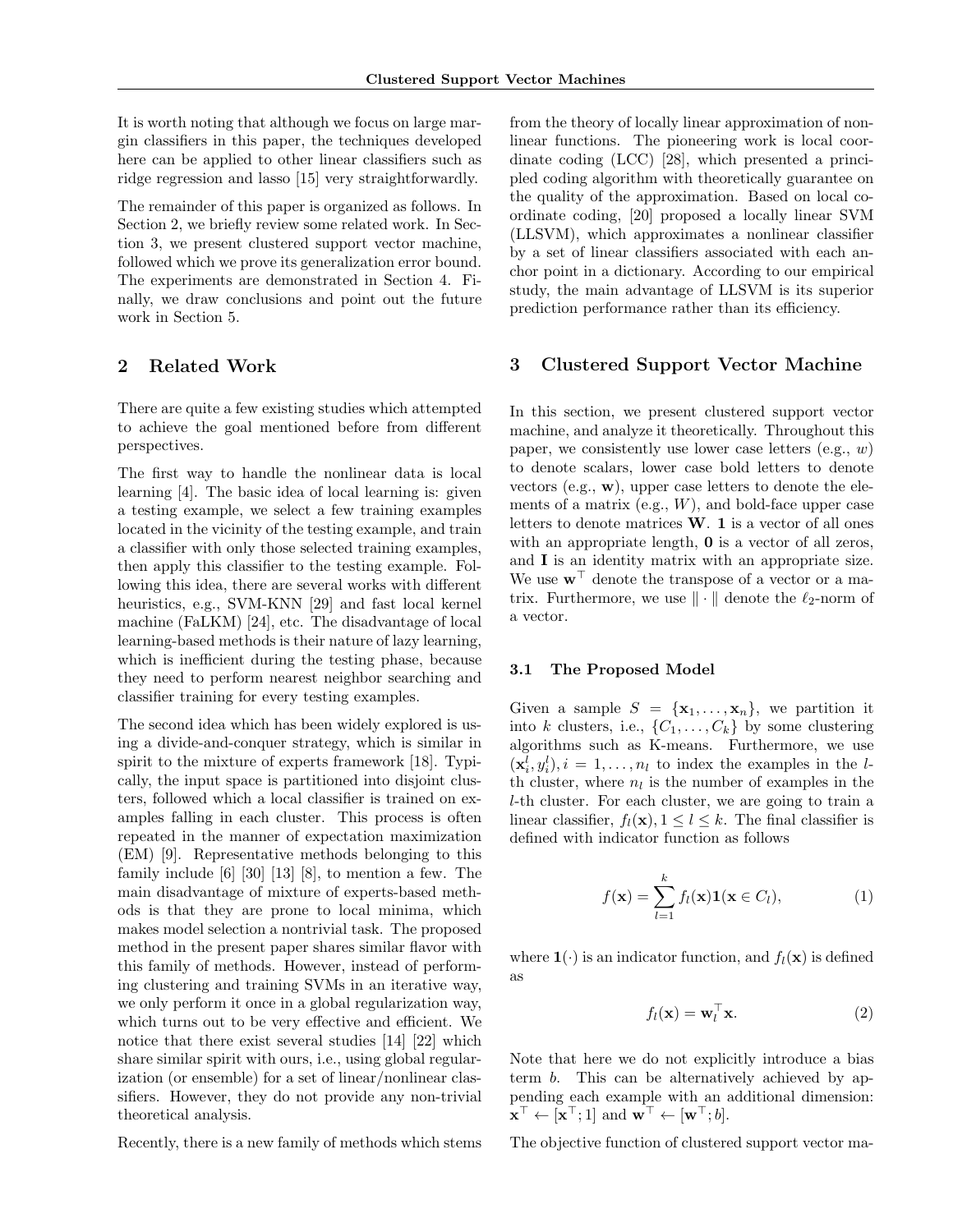chine is as follows,

$$
\arg\min_{\mathbf{w}, \mathbf{w}_l, \xi_i^l \ge 0} \qquad \frac{\lambda}{2} \|\mathbf{w}\|^2 + \frac{1}{2} \sum_{l=1}^k \|\mathbf{w}_l - \mathbf{w}\|^2
$$
  
+  $C \sum_{l=1}^k \sum_{i=1}^{n_l} \xi_i^l$ ,  
s.t.  $y_i^l \mathbf{w}_l^\top \mathbf{x}_i^l \ge 1 - \xi_i^l, i = 1, ..., n_l, \forall l,$   
(3)

where  $\xi_i^l$  are slack variables, **w** is a global reference weight vector,  $\frac{1}{2} \sum_{l=1}^{k} ||\mathbf{w}_l - \mathbf{w}||^2$  is a global regularization, which requires the weight vector of each local linear SVM (**w***l*) aligning with the global reference weight vector. **w** establishes a bridge among different clusters, such that the information from one cluster can be leveraged to another. It is therefore able to avoid over-fitting in each local cluster. In particular, if we set  $w = 0$ , then CSVM will degenerate into k independent SVMs which are trained in each cluster separately.

Let  $\mathbf{v}_l = \mathbf{w}_l - \mathbf{w}$ , then  $\mathbf{w}_l = \mathbf{v}_l + \mathbf{w}$ . The above optimization problem can be equivalently written as

$$
\arg\min_{\mathbf{w},\mathbf{v}_l,\xi_i^l\geq 0} \qquad \frac{\lambda}{2} \|\mathbf{w}\|^2 + \frac{1}{2} \sum_{l=1}^k \|\mathbf{v}_l\|^2 + C \sum_{l=1}^k \sum_{i=1}^{n_l} \xi_i^l,
$$
  
s.t. 
$$
y_i^l(\mathbf{v}_l + \mathbf{w})^\top \mathbf{x}_i^l \geq 1 - \xi_i^l, i = 1,\ldots, n_l, \forall l.
$$

$$
(4)
$$

In order to further simplify the above optimization problem, we define

$$
\tilde{\mathbf{w}} = [\sqrt{\lambda} \mathbf{w}^{\top}, \mathbf{v}_1^{\top}, \dots, \mathbf{v}_k^{\top}]^{\top}
$$
(5)

$$
\tilde{\mathbf{x}}_i^l = [\frac{1}{\sqrt{\lambda}} \mathbf{x}_i^{l\top}, \mathbf{0}^\top \dots, \mathbf{x}_i^{l\top} \dots, \mathbf{0}^\top]^\top, \qquad (6)
$$

where the  $(l + 1)$ -th component of  $\tilde{\mathbf{x}}_i^l$  is  $\mathbf{x}_i^l$ .

Thus, the optimization problem in Eq. (4) can be simplified as

$$
\arg\min_{\tilde{\mathbf{w}},\xi_i^l\geq 0} \qquad \frac{1}{2} \|\tilde{\mathbf{w}}\|^2 + C \sum_{l=1}^k \sum_{i=1}^{n_l} \xi_i^l,
$$
\n
$$
\text{s.t.} \qquad y_i^l \tilde{\mathbf{w}}^\top \tilde{\mathbf{x}}_i^l \geq 1 - \xi_i^l, i = 1,\dots, n_l, \forall l.
$$
\n
$$
(7)
$$

This is an appealing property because it indicates that CSVM can be efficiently solved by many off-the-shelf SVM packages such as Pegasus [25] and LibLinear [11], with time complexity  $O(\frac{ndk}{\epsilon})$  or even  $O(ndk \log(\frac{1}{\epsilon}).$ Note that the complexity is linear to the number of clusters  $(k)$ . In addition, the complexity of K-means is also linear to *k*. Therefore, the total training complexity is linear to the number of clusters, which makes CSVM applicable to large-scale datasets.

# **3.2 Relation to Regularized Multi-Task Learning**

We notice that CSVM looks similar to regularized multi-task learning (RMTL) proposed in [10]. Using the terminology of multi-task learning, one may think that each cluster corresponds to a task, and the global regularization can be seen as the assumption that the hypotheses of each task share a common structure. In fact, CSVM is fundamentally different from RMTL. CSVM uses  $\mathbf{w}_l^{\dagger} \mathbf{x}$  as the linear classifier for each cluster, while RMTL uses  $\mathbf{v}_l^{\dagger} \mathbf{x}$  as the linear classifier for each task. More importantly, in CSVM, each cluster is a disjoint subset of the same sample (i.e., disjoint subsample) from a single distribution, while in RMTL, each task is an independent sample from possibly different distributions. Thus, the generalization analysis of CSVM is totally different from that of RMTL, which will be seen in the sequel.

#### **3.3 Generalization Error Bound**

In this subsection, we derive a generalization error bound for CSVM using the tool of Rademacher complexity for general function classes [1].

**Definition 1.** [1] For a fixed sample set  $S =$  $\{x_1, \ldots, x_n\}$  *generated by a distribution*  $D_X$  *on a set*  $X$ and a real-valued function class  $\mathcal F$  with domain  $\mathcal X$ , the *empirical Rademacher complexity of F is the random variable*

$$
\hat{R}_n(\mathcal{F}) = \mathbb{E}_{\sigma} \left[ \sup_{f \in \mathcal{F}} \frac{2}{n} \sum_{i=1}^n \sigma_i f(\mathbf{x}_i) \right], \tag{8}
$$

*where*  $\sigma = (\sigma_1, \ldots, \sigma_n)$  *are independent uniform*  $\{\pm 1\}$ *valued random variables. The Rademacher complexity is*

$$
R_n(\mathcal{F}) = \mathbb{E}_{\mathbf{x}} \left[ \hat{R}_n(\mathcal{F}) \right]. \tag{9}
$$

Intuitively speaking, Rademacher complexity measures the richness of a class of real-valued functions with respect to a probability distribution. Note that here we use a stronger version of Rademacher complexity than that in [1], which omits an absolute value of the sum.

Let  $\mathcal G$  be a class of binary-valued functions on  $\mathcal X$ , and let *H* be a class of real-valued functions on  $\mathcal{X}$ . In CSVM, *G* is the set of indicator functions of all the clusters generated by K-means. *H* is the set of candidate predictors used within each cluster, and assumed without loss of generality that  $\sup_{\mathbf{x} \in \mathcal{X}} |h(\mathbf{x})| \leq 1$ . In CSVM,  $h_l(\mathbf{x}) = \mathbf{w}_l^\top \mathbf{x}$ . We say that a set of functions  $g_1, \ldots, g_k \in \mathcal{G}$  is disjoint if, for any  $\mathbf{x} \in \mathcal{X}$ ,  $h_l(\mathbf{x}) = 1$ for only a single *l*. Then a cluster-wise predictor can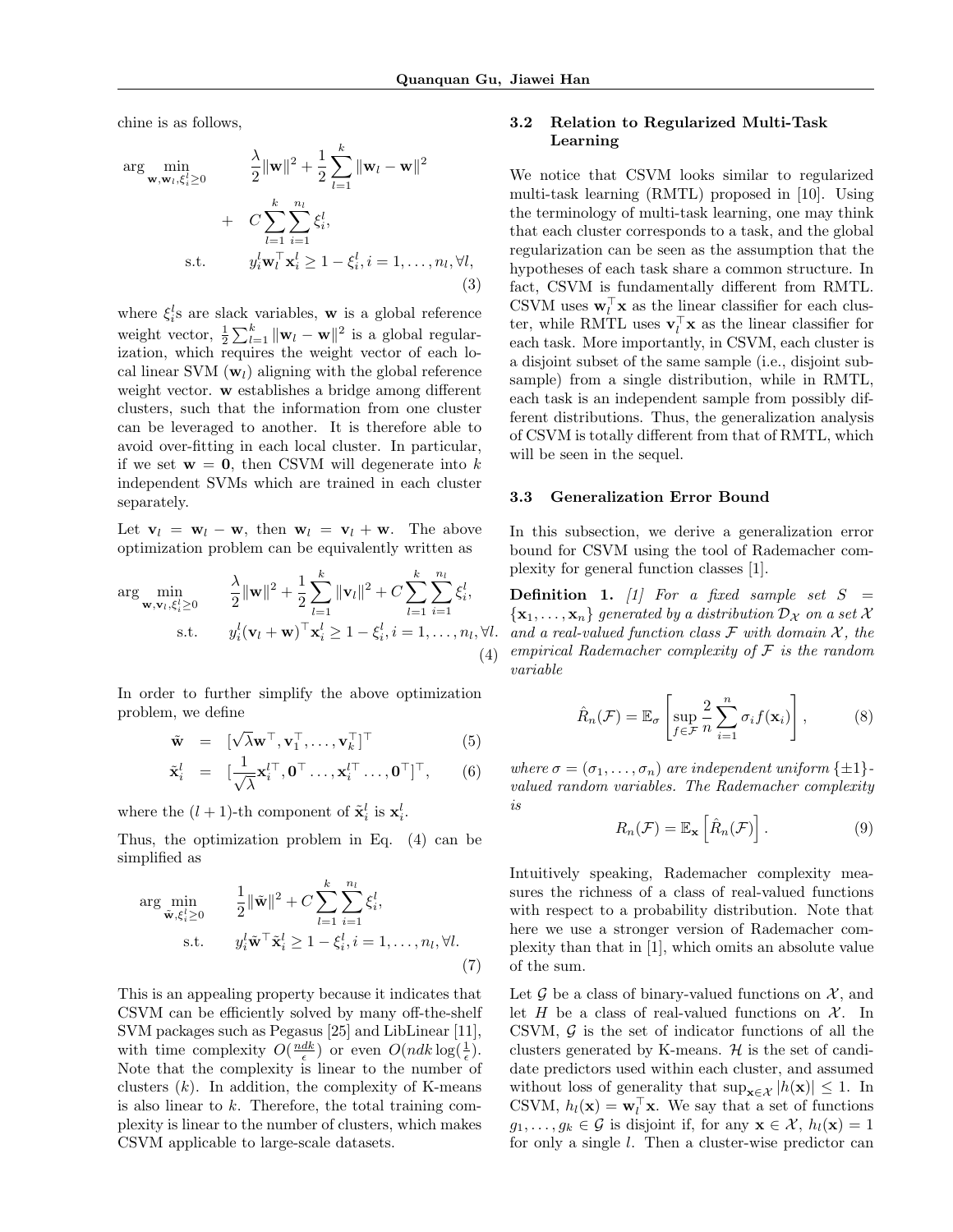be written as

$$
f(\mathbf{x}) = \sum_{l=1}^{k} h_l(\mathbf{x}) g_l(\mathbf{x}),
$$
\n(10)

where  $h_1, \ldots, h_k \in \mathcal{H}, g_1, \ldots, g_k \in \mathcal{G}$  are disjoint.

For the ease of analysis, we define the following two composite function classes:

$$
\mathcal{G}^k = \{ \mathbf{x} \to \mathbf{g}(\mathbf{x}) = [g_1(\mathbf{x}), \dots, g_k(\mathbf{x})]^\top | g_l \in \mathcal{G} \}
$$
  
\n
$$
\mathcal{H}^k = \{ \mathbf{x} \to \mathbf{h}(\mathbf{x}) = [h_1(\mathbf{x}), \dots, h_k(\mathbf{x})]^\top | h_l \in \mathcal{H} \}. \tag{11}
$$

Based on the above setup, the function class of CSVM can be defined as follows.

**Definition 2.** *The function class of CSVM is*  $\mathcal{F} =$  $\{\mathbf x \to \sum_{l=1}^k g_l(\mathbf x) \mathbf w_l^\top \mathbf x|_2^\lambda \|\mathbf w\|^2 + \frac{1}{2}\sum_{l=1}^k \|\mathbf w_l - \mathbf w\|_2^2 \leq$  $B, g_l \in \mathcal{G}$ , where  $B > 0$  *is a constant.* 

It is easy to show that the optimal **w** to Eq. (3) is

$$
\mathbf{w}^* = \frac{1}{\lambda + k} \sum_{l=1}^k \mathbf{w}_l.
$$
 (12)

Substitute Eq. (12) into the Definition 2, we obtain the following equivalent function class.

**Definition 3.** The function class of CSVM is  $\mathcal{F} =$  $\{ \mathbf{x} \rightarrow \mathbf{g}^\top(\mathbf{x}) \mathbf{W}^\top \mathbf{x} | \frac{1}{2} tr(\mathbf{W} \mathbf{M} \mathbf{W}^\top) \leq B, \mathbf{g} \in \mathcal{G}^k \},$  $\mathbf{W} = [\mathbf{w}_1, \dots, \mathbf{w}_k], B > 0$  *is a constant, and*  $\mathbf{M} = \frac{1}{\lambda + k} \mathbf{1} \mathbf{1}^\top + \frac{\lambda + k - 4}{\lambda + k} \mathbf{I} + \mathbf{L}$  with  $L_{lm} = -\frac{1}{\lambda + k}$  if  $l \neq m$  $and$   $L_{ll} = \frac{k-1}{\lambda+k}$ .

In the following, we will present several theorems, which are among the main contributions of this paper.

**Theorem 4.** *The empirical Rademacher complexity of the function class for CSVM is upper bounded as below*

$$
\hat{R}_n(\mathcal{F}) \le \sup_{\mathbf{g} \in \mathcal{G}^k} \hat{R}_n(\mathcal{H}_\mathbf{g}^k) + 15k\sqrt{\frac{\log(n)}{n}},\tag{13}
$$

where  $\mathcal{H}_{\mathbf{g}}^k$  is an auxiliary function class defined as fol*lows*

$$
\mathcal{H}_{\mathbf{g}}^{k} = \{ \mathbf{x} \to \langle \mathbf{h}(\mathbf{x}), \mathbf{g}(\mathbf{x}) \rangle : \mathbf{h} \in \mathcal{H}^{k} \} \tag{14}
$$

*for any fixed*  $\mathbf{g} \in \mathcal{G}^k$ 

**Theorem 5.** *The empirical Rademacher complexity of the auxiliary function class*  $\mathcal{H}_{\mathbf{g}}^{k}$  *is upper bounded as* 

$$
\hat{R}_n(\mathcal{H}_{\mathbf{g}}^k) \le \frac{3\sqrt{B}}{n} \sqrt{\sum_{i=1}^n \mathbf{x}_i^{\top} \mathbf{x}_i \mathbf{g}^{\top}(\mathbf{x}_i) \mathbf{M}^{-1} \mathbf{g}(\mathbf{x}_i)}, \quad (15)
$$

The generalization error bound for CSVM is stated in the following theorem.

**Theorem 6.** *Fix*  $\delta \in (0,1)$ *, and let F be a class of functions mapping from*  $X \times Y$  *to* [0,1]*.* Let  $\{(\mathbf{x}_i, y_i)\}_{i=1}^n$  *be drawn independently according to a probability distribution*  $\mathcal{D}$ *. Then with probability*  $1 - \delta$ *over random draws of samples of size n*, every  $f \in \mathcal{F}$ *satisfies*

$$
err(f) \le \hat{err}(f) + \frac{3\sqrt{B}}{n} \sum_{l=1}^{k} \frac{\sqrt{n_l}}{n} \sqrt{\sum_{i=1}^{n_l} (\mathbf{x}_i^l) \cdot \mathbf{x}_i^l M_{ll}^{-1}}
$$

$$
+ 15k\sqrt{\frac{\log(n)}{n}} + 3\sqrt{\frac{\ln(2/\delta)}{2n}}, \qquad (16)
$$

*where*  $M_{ll}^{-1}$  *is the l-th diagonal element of*  $\mathbf{M}^{-1}$ *.* 

Recall that the empirical Rademacher complexity of linear SVM is *O*  $\left(\frac{1}{n}\sqrt{\sum_{i=1}^{n} \mathbf{x}_i^{\top} \mathbf{x}_i}\right)$  $\setminus$ . The empirical Rademacher complexity of CSVM is *O*  $\left(\frac{1}{n}\sum_{l=1}^{k}\frac{\sqrt{n_l}}{n}\right)$  $\frac{\sqrt{n_l}}{n} \sqrt{\sum_{i=1}^{n_l} (\mathbf{x}_i^l) \cdot \mathbf{x}_i^l M_{ll}^{-1}}$ , which is smaller than that of linear SVM when  $k \geq 2$ . Given that *k* grows slower than *n*, the third term in the right hand side of the above bound  $15k\sqrt{\frac{\log(n)}{n}}$  $\frac{s(n)}{n}$  is dominated by the empirical Rademacher complexity in the second term. In practice, we often choose  $2 \leq k \ll n$ .

# **4 Experiments**

In this section, we evaluate the proposed method on both synthetic and real-world datasets, and compare it with linear SVM, kernel SVM, as well as other related methods discussed in Section 2.

#### **4.1 Synthetic Dataset**

To get an intuitive picture of how CSVM works for linearly nonseparable data, we first show the results of SVM, Kernel SVM and CSVM on a synthetic XOR dataset in Figure 1. This dataset contains four Gaussians: the top and the bottom ones constitute one class, while the other two constitute the other class. It is obvious that a global linear SVM is not able to correctly separate the data from the two classes. Kernel SVM is able to classify the data correctly by learning a nonlinear decision boundary. Our proposed CSVM partitions the data into two clusters (the green dashed curve is the boundary between two clusters), and train a linear SVM in each cluster (the pink lines are decision boundaries of linear SVMs). We can see that both KSVM and CSVM are able to sperate the linearly nonseparable data.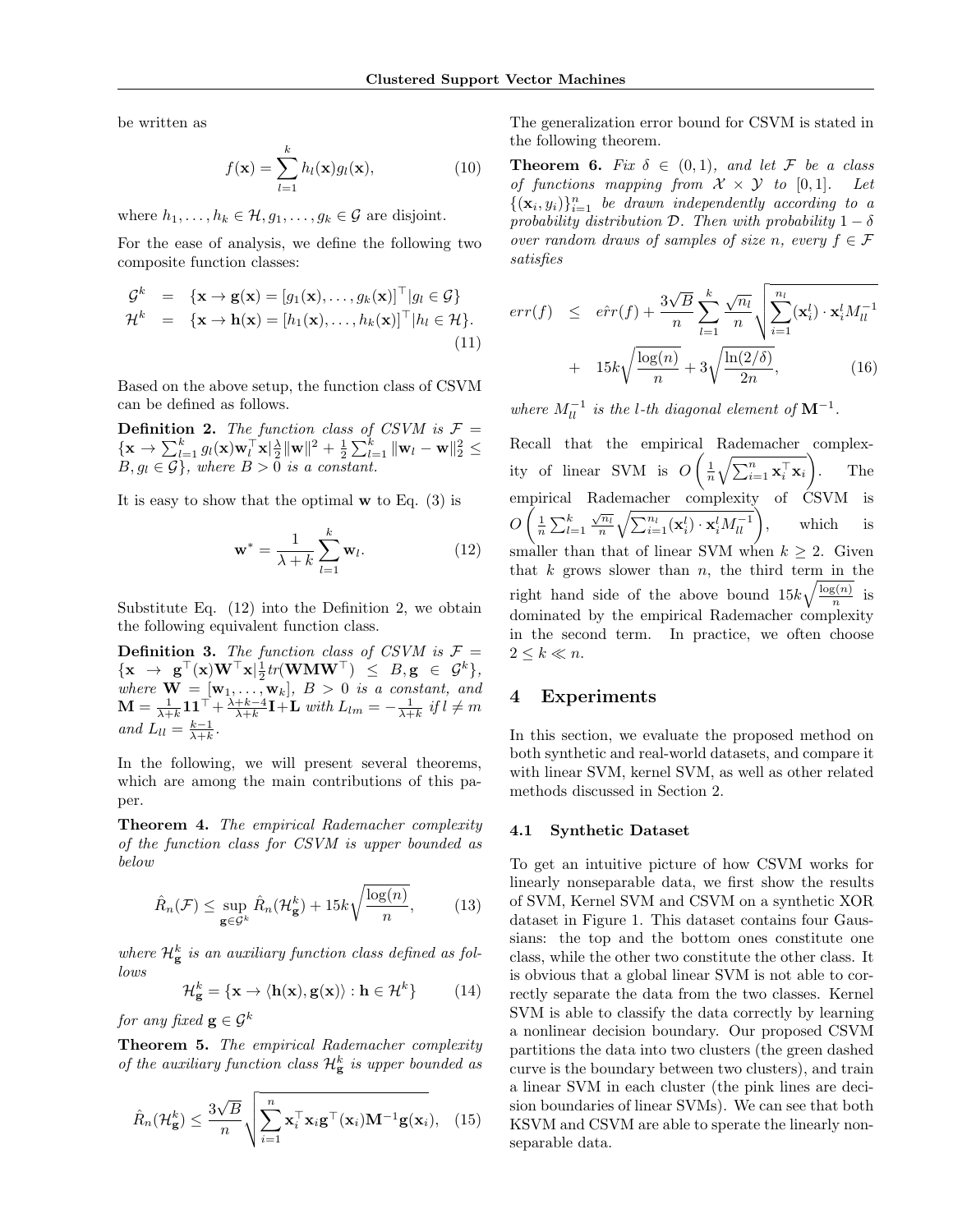

Figure 1: Learned classifiers on the synthetic XOR dataset: (a) SVM; (b) KSVM; and (c) CSVM. The pink curves are the learned classifiers by different methods.

#### **4.2 Real Datasets**

We use four benchmark datasets: two of them are from LibSVM website<sup>2</sup>, and the other two are digit recognition datasets which are originally used in [21] [12]. Note that all these datasets have already been split into training and testing sets. For each digit dataset, we transform it into a binary classification task by grouping the odd digits into one class and the even digits into another class. In addition, for MNIST data set, we also generate two relatively small binary classification tasks, which aim to distinguish 3 from 8, and 4 from 9. Table 1 summarizes the characteristics of these data sets.

| Table 1: Description of the data sets |                                        |  |  |  |  |  |  |
|---------------------------------------|----------------------------------------|--|--|--|--|--|--|
| $\mathop{\text{Datasets}}$            | #training #test   #features   #classes |  |  |  |  |  |  |

VMGUIDE1 3,089 4000 4 IJCNN1 49,990 91,701 22 2

MNIST 3v8 11,982 1984 784

USPS  $OvE$  7.291 917

| MNIST 4v9                                                          | 11,791 | 1991   | 784 |  |
|--------------------------------------------------------------------|--------|--------|-----|--|
| MNIST OvE                                                          | 60,000 | 10.000 | 784 |  |
|                                                                    |        |        |     |  |
|                                                                    |        |        |     |  |
| $\Gamma$ on oo ola oxomaalo in oxomu dotogot uxo nomuoliga it inte |        |        |     |  |

For each example in every dataset, we normalize it into a vector with unit *ℓ*2-norm.

# **4.3 Compared Methods and Parameter Settings**

**Linear SVM**: The regularization parameter *C* is tuned by 5-fold cross validation on the training set by searching the grid *{*10*−*<sup>2</sup> *,* 10*−*<sup>1</sup> *,* 1*,* 10*,* 10<sup>2</sup>*}*. We use the implementation of LibLinear [11].

**Kernel SVM**: We use Gaussian Kernel  $K(\mathbf{x}, \mathbf{z})$  =  $\exp(-\gamma \|\mathbf{x} - \mathbf{z}\|^2)$ . The width of Gaussian kernel  $\gamma$  is tuned by 5-fold cross validation on the training set by searching the grid *{*10*−*<sup>2</sup> *,* 10*−*<sup>1</sup> *,* 1*,* 10*,* 10<sup>2</sup>*}*. The regularization parameter *C* is tuned in the same way as above. We use the implementation in LibSVM [5].

**SVM-KNN** [29]: It is a representative method in the family of local learning. The number of nearest neighbor search is tuned by 5-fold cross validation on the training set via the grid *{*20*,* 50*,* 100*}*. The linear SVM for each testing example is tuned the same as before.

**K-means+SVM**: This is a simple baseline, which first partitions the dataset into *k* clusters, and then trains a linear SVM in each local cluster separately. Note that it can be seen as a special case of our proposed method when  $\mathbf{w} = 0$ . We set *k* equal to 8 empirically due to its good performance.

**MSVM** [13]: It is the state-of-the-art method in the category of mixture-of-experts. The EM algorithm is initialized with the same K-means clustering results of K-means+SVM, which makes the comparison as fair as possible. The number of clusters are set to 20 according to [13]. Note that the final number of clusters could be smaller than 20 due to the built-in model selection mechanism of the algorithm. The hyper-parameter of the prior (which corresponds to the regularization parameter *C* in standard SVM) is tuned the same as above. The scale parameter of the gating function is set to 1 according to the original paper.

**LLSVM** [20]: It is a representative method belonging to the family of local coordinate coding. For each dataset, the dictionary of anchor points is generated by K-means with  $k = 100$  according to [20]. Given the generated dictionary, the coefficients of the local coordinate coding are obtained by the fast algorithm proposed in [27]. The parameters are tuned according to the description in that paper. The regularization parameter of LLSVM is tuned in the same way as linear SVM.

**CSVM**: The global regularization parameter  $\lambda$  is tuned by 5-fold cross validation on the training set by

<sup>2</sup>http://www.csie.ntu.edu.tw/ cjlin/libsvmtools/datasets /multilabel.html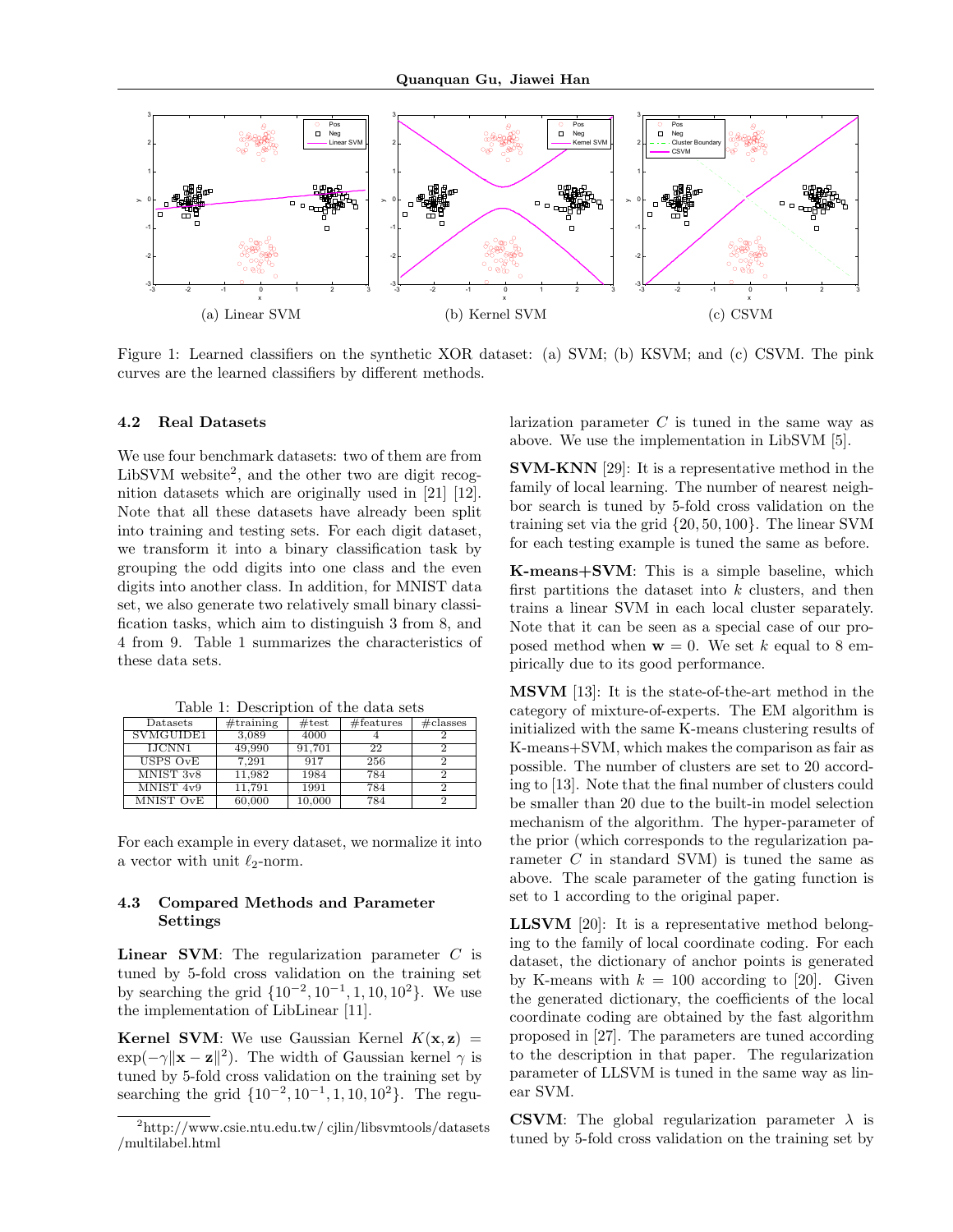the grid *{*1*,* 5*,* 10*,* 20*,* 50*,* 100*}*. The regularization parameter *C* is tuned the same as above. We set *k* equal to 8 the same as K-means+SVM. We also use the same K-means clustering results as K-means+SVM for fair comparison. We will study the sensitivity of CSVM with respect to *k* later.

For those algorithms which involve K-means clustering (e.g., K-means+SVM, MSVM, LLSVM and our method), due to the randomness of K-means clustering, we repeat the training process for 10 rounds, and compute the mean results (i.e., classification accuracy on the test set and training time) as well as their standard deviation. Note that when we calculate training time, we count the time of both K-means and SVM training, for the above methods.

For those algorithms which depend on nearest neighbor search (e.g., SVM-KNN, LLSVM), we use the data structure of k-d tree to speed up the search process. So the implementations of most baselines are optimized.

#### **4.4 Results on Real Datasets**

The comparison in terms of classification accuracy on the test set is shown in Table 2, while the comparison in terms of training time is shown in Table 3.

We observe that the proposed CSVM greatly outperforms linear SVM on all the datasets, which is consistent with our theory in Section 3.4. Furthermore, it is comparable to or even better than kernel SVM in terms of prediction accuracy (except on SVMGUIDE1 dataset, but we will see later that increasing the number of clusters improves its performance dramatically on this dataset), while its training is several orders of magnitude faster than kernel SVM.

In addition, we see that SVM-KNN often performs well and is comparable to kernel SVM. However, the training time of SVM-KNN is longer than CSVM, especially for large scale datasets (e.g., IJCNN1 and MNIST OvE). One may find that the training time of SVM-KNN is shorter than those reported elsewhere. The reason is that our implementation uses k-d tree to do nearest neighbor search, which is more efficient, especially for low-dimensional data.

The performance of LLSVM is even better than SVM-KNN, and is very close to our method. This implies the effectiveness of local coordinate coding. However, the training of LLSVM is slow, which sometimes takes more time than kernel SVM. The computational overhead of LLSVM includes nearest neighbor search and the local coordinate coding.

It is very interesting to see that the simple baseline, K-means+SVM, performs also very well. And it is also very efficient. However, K-means+SVM is worse than our method consistently. The reason is that it is lack of global regularization. Hence over-fitting in each cluster may happen.

MSVM is slightly better than K-means+SVM at most cases, which implies that the adjust of cluster assignment in an EM way could refine the local clusters. However, the resulting improvement in terms of prediction performance is quite limited, while its training time is at least one order of magnitude longer than that of K-means+SVM.

In a word, CSVM is a good alternative for kernel SVM. The superior performance of our method is attributed to its neat idea as well as its theoretical foundation, which guarantees small generalization error on the test data.

# **4.5 Study on the Number of Clusters** *k*

Now we investigate how the performance of our method changes with respect to the number of clusters. We vary the number of clusters according to the grid *{*2*,* 5*,* 8*,* 11*,* 14*,* 17*,* 20*}*, and repeat the experiment of CSVM as in the previous subsection. The classification accuracy of CSVM with respect to various number of clusters is depicted in Figure 2, while the training time of our method with respect to varied number of clusters is illustrated in Figure 3. In all subfigures, the x-axis represents the number of clusters, while the yaxis is the averaged classification accuracy on the test data (in Figure 2) or training time (in Figure 3) over 10 runs. We also show the results of linear SVM for reference.

We can see that the classification accuracy of CSVM is relatively stable with different *k* on all the datasets except SVMGUIDE1. This is an appealing property because it implies that model selection would be easy. We attribute this property to the global regularization. This is consistent with our theoretical analysis in Section 3.4, which states that given  $2 \leq k \leq n$ , CSVM is stable with respect to *k*.

On the other hand, the training time of CSVM seems roughly linear in the number of clusters, this is what we expected by the analysis in Section 3.1. The curves fluctuate a bit because the convergence of K-means is a little sensitive to its initialization. Nevertheless, Figure 3 still gives a broad idea about the time consumption of CSVM with respect to different number of clusters. Since the prediction performance of CSVM is not sensitive to k, we could choose  $k = 8$  or 11 in practice to get a tradeoff between effectiveness and efficiency.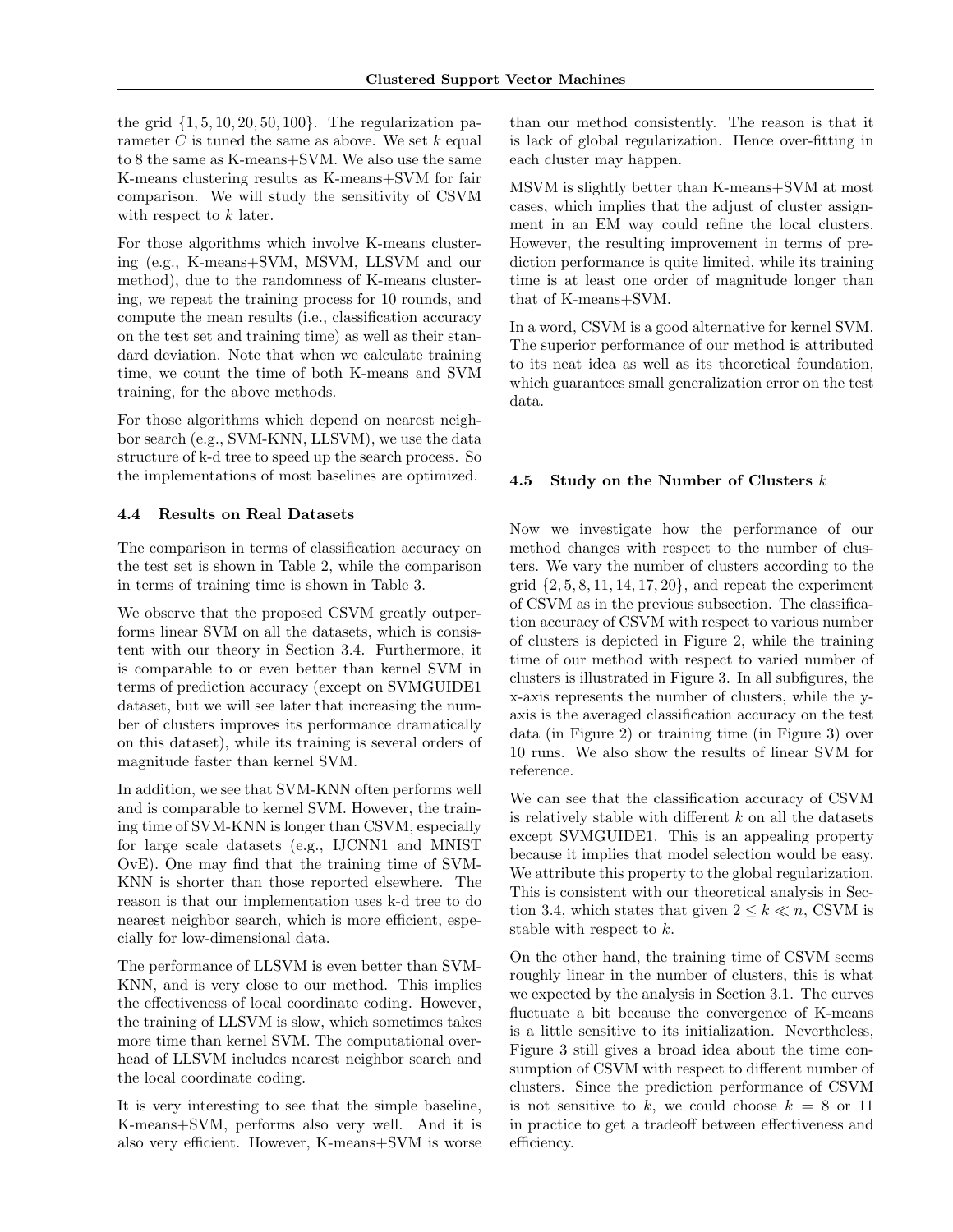# **Quanquan Gu, Jiawei Han**

| Dataset        | SVMGUIDE1        | <b>IJCNN1</b>    | USPS OvE         | MNIST 3v8        | MNIST 4v9        | MNIST OvE        |
|----------------|------------------|------------------|------------------|------------------|------------------|------------------|
| Linear SVM     | 79.13            | 91.01            | 93.72            | 97.08            | 97.14            | 90.21            |
| Kernel SVM     | 87.95            | 93.89            | 95.91            | 98.69            | 98.90            | 98.87            |
| <b>SVM-KNN</b> | 85.78            | 92.45            | 94.46            | 98.99            | 97.90            | 96.97            |
| K-means+SVM    | $80.45 \pm 1.15$ | $93.19 \pm 0.60$ | $95.45 \pm 0.20$ | $98.45 \pm 0.19$ | $97.80 \pm 0.26$ | $96.06 \pm 0.22$ |
| <b>MSVM</b>    | $83.27 \pm 0.64$ | $93.41 \pm 0.19$ | $95.71 \pm 0.22$ | $98.46 \pm 0.25$ | $97.74 \pm 0.25$ | $96.62 \pm 0.18$ |
| <b>LLSVM</b>   | $87.64 \pm 0.30$ | $94.07 \pm 0.45$ | $96.19 \pm 0.25$ | $98.62 \pm 0.18$ | $98.09 + 0.24$   | $98.91 \pm 0.09$ |
| <b>CSVM</b>    | $83.68 + 0.84$   | $94.29 \pm 0.62$ | $96.44 \pm 0.24$ | $99.41 \pm 0.18$ | $98.69 \pm 0.19$ | $97.14 \pm 0.17$ |

Table 2: Comparison of classification accuracy (%) for different large margin classifiers

Table 3: Comparison of training time (in seconds) for different large margin classifiers

| Dataset        | SVMGUIDE1       | <b>LICNN1</b>     | USPS OvE         | MNIST 3v8         | MNIST 4v9         | MNIST OvE           |
|----------------|-----------------|-------------------|------------------|-------------------|-------------------|---------------------|
| Linear SVM     | 0.00            | 0.22              | 0.27             | 0.34              | 0.28              | 2.46                |
| Kernel SVM     | 0.19            | 320.27            | 22.07            | 381.52            | 364.65            | 4031.03             |
| <b>SVM-KNN</b> | 2.62            | 164.97            | 16.57            | 38.78             | 37.42             | 1002.76             |
| $K-means+SVM$  | $0.09 + 0.02$   | $0.37 \pm 0.05$   | $1.77 + 0.42$    | $7.69 \pm 0.78$   | $8.48 \pm 1.20$   | $18.33 \pm 1.95$    |
| <b>MSVM</b>    | $2.09 + 0.01$   | $10.56 \pm 0.05$  | $42.86 \pm 0.55$ | $192.64 \pm 1.13$ | $199.15 \pm 1.12$ | $440.28 \pm 2.80$   |
| <b>LLSVM</b>   | $2.17 \pm 0.08$ | $472.88 \pm 1.67$ | $73.09 \pm 3.00$ | $188.04 \pm 4.10$ | $151.24 \pm 5.38$ | $1420.75 \pm 11.09$ |
| <b>CSVM</b>    | $0.32 + 0.06$   | $4.13 \pm 1.33$   | $3.60 + 0.57$    | $12.25 \pm 1.28$  | $10.81 \pm 1.57$  | $31.93 \pm 3.37$    |



Figure 2: Study on the classification accuracy of CSVM with respect to the number of clusters (k)

# **5 Conclusions and Future Work**

In this paper, we proposed a *clustered support vector machine (CSVM)*, which divides the data into several clusters, followed which it trains a linear support vector machine in each cluster to separate the data locally. In the mean time, CSVM has an additional global regularization, which requires the weight vector of each local linear SVM aligning with a global weight vector. We show via experiments on several benchmark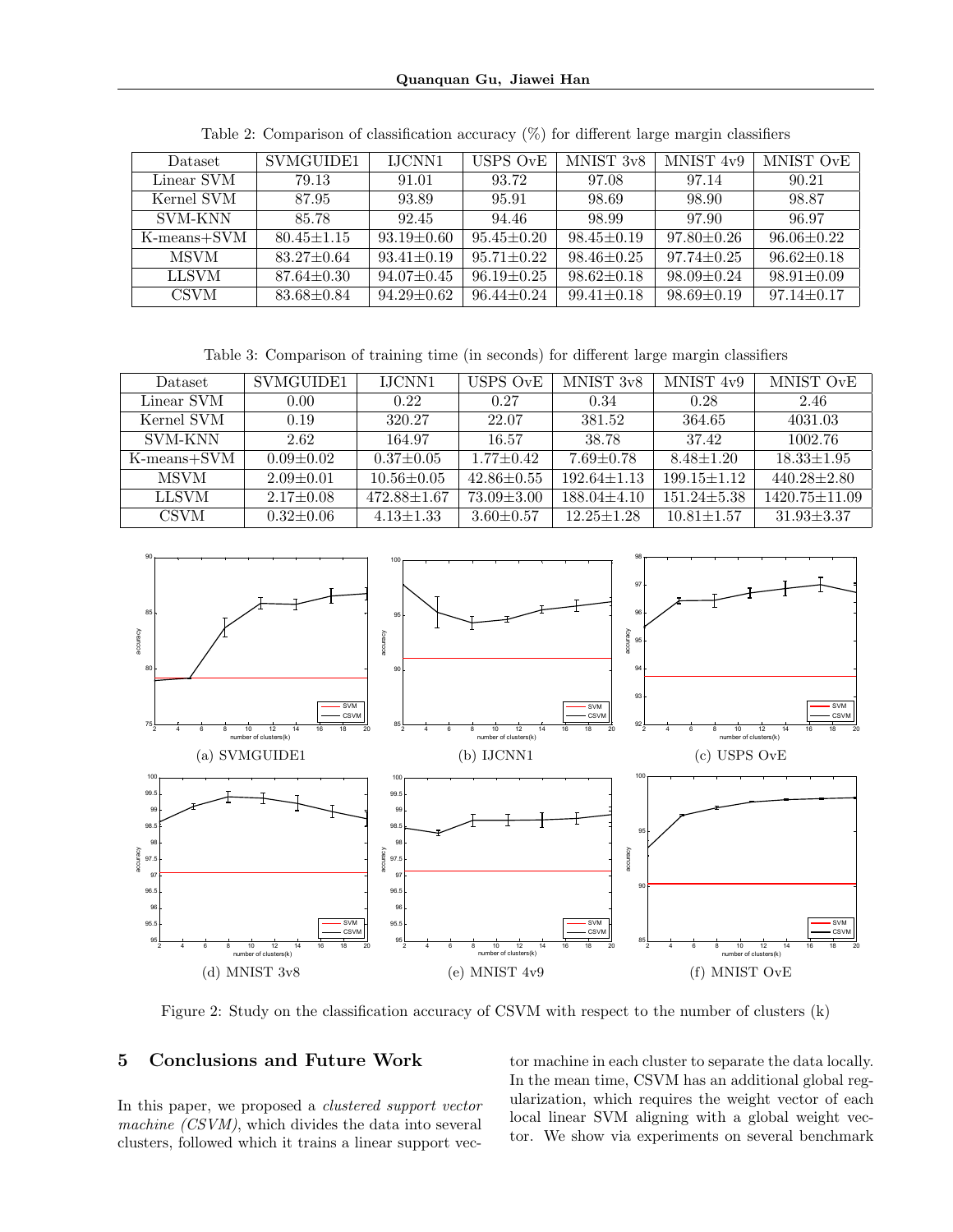

Figure 3: Study on the training time of CSVM with respect to the number of clusters (k)

datasets that the proposed method outperforms linear SVM and some related locally linear classifiers. It is also comparable to a fine-tuned kernel SVM in terms of prediction performance, while it is more efficient than kernel SVM. In the future, we plan to extend the idea of clustered classifier to the setting of non-parametric classification/regression.

# **Acknowledgments**

We would like to thank the anonymous reviewers for their helpful comments. The work was supported in part by U.S. National Science Foundation grants IIS-0905215, CNS-0931975, the U.S. Army Research Laboratory under Cooperative Agreement No. W911NF-09-2-0053 (NS-CTA), the U.S. Air Force Office of Scientific Research MURI award FA9550-08-1-0265, and MIAS, a DHS-IDS Center for Multimodal Information Access and Synthesis at UIUC.

# **References**

- [1] P. L. Bartlett and S. Mendelson. Rademacher and gaussian complexities: Risk bounds and structural results. *Journal of Machine Learning Research*, 3:463–482, 2002.
- [2] S. Ben-David. A framework for statistical clustering with constant time approximation algorithms

for *k*-median and *k*-means clustering. *Machine Learning*, 66(2-3):243–257, 2007.

- [3] A. Bordes, S. Ertekin, J. Weston, and L. Bottou. Fast kernel classifiers with online and active learning. *Journal of Machine Learning Research*, 6:1579–1619, 2005.
- [4] L. Bottou and V. Vapnik. Local learning algorithms. *Neural Computation*, 4(6):888–900, 1992.
- [5] C.-C. Chang and C.-J. Lin. Libsvm: A library for support vector machines. *ACM TIST*, 2(3):27, 2011.
- [6] R. Collobert, S. Bengio, and Y. Bengio. A parallel mixture of svms for very large scale problems. In *NIPS*, pages 633–640, 2001.
- [7] C. Cortes and V. Vapnik. Support-vector networks. *Machine Learning*, 20(3):273–297, 1995.
- [8] O. Dekel and O. Shamir. There's a hole in my data space: Piecewise predictors for heterogeneous learning problems. *Journal of Machine Learning Research - Proceedings Track*, 22:291– 298, 2012.
- [9] A. P. Dempster, N. M. Laird, and D. B. Rubin. Maximum likelihood from incomplete data via the em algorithm. *Journal of the Royal Statistical Society, Series B*, 39(1):1–38, 1977.
- [10] T. Evgeniou and M. Pontil. Regularized multi– task learning. In *KDD*, pages 109–117, 2004.